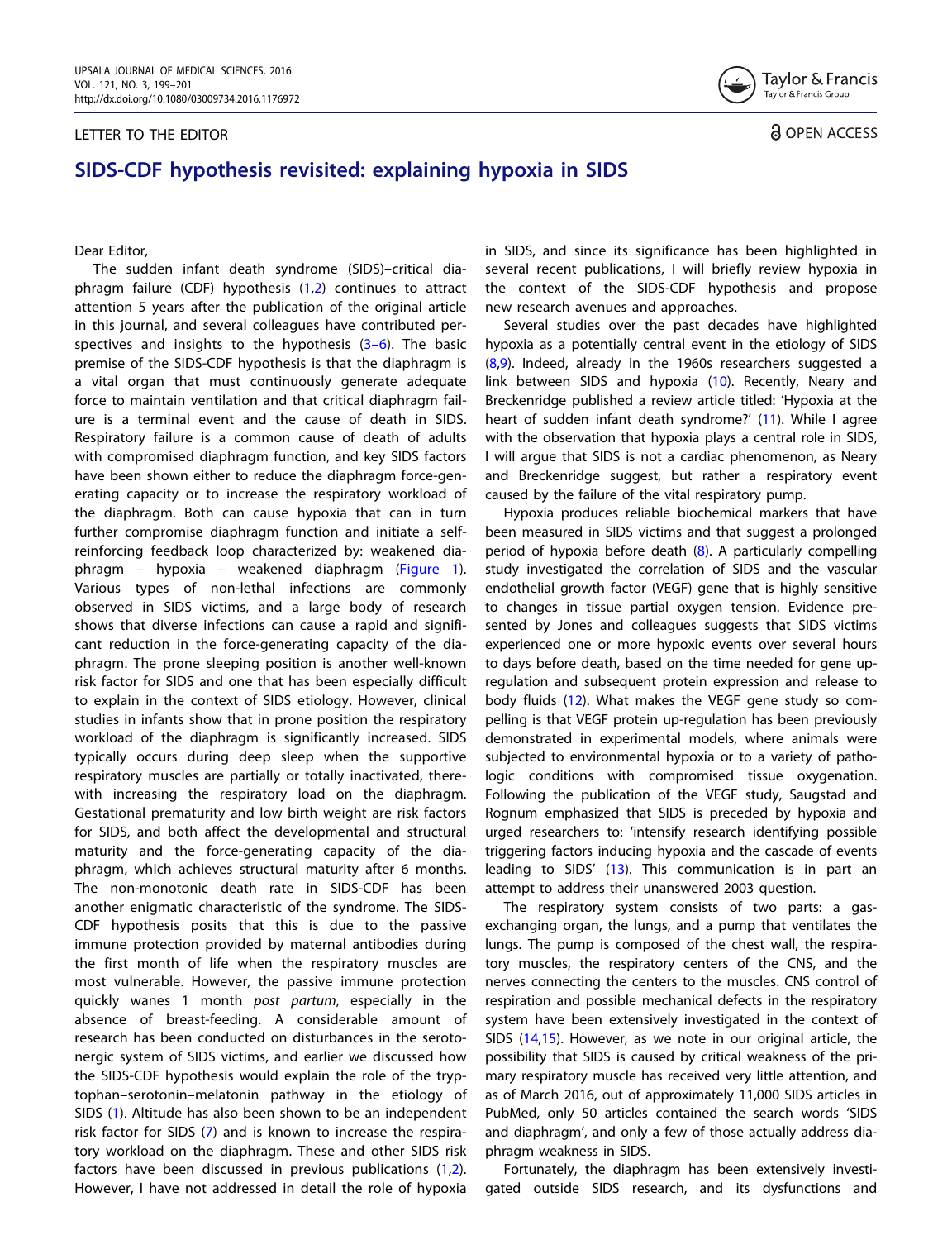<span id="page-1-0"></span>vulnerabilities are well known. The diaphragm is the primary respiratory muscle, and it is axiomatic that the diaphragm powers the respiratory pump that oxygenates all muscles in the body, including the diaphragm itself. If the diaphragm becomes sufficiently weakened, respiration cannot be maintained ([16\)](#page-2-0). Acute respiratory failure due to critical diaphragm fatigue is common in patients with neuromuscular diseases and in some elderly patients ([17,18](#page-2-0)). There is a large body of experimental evidence that shows that hypoxia exacerbates diaphragm fatigability and can impair the diaphragm's ability to generate force. Mouse models have shown that acute hypoxic stress results in significant diaphragm muscle weakness [\(19](#page-2-0)), and in pigs acute hypoxemia impairs the diaphragm's capacity to generate force ([20](#page-2-0)). Brotto and colleagues note that hypoxia 'has long been known to dramatically reduce muscle function' ([21](#page-2-0)), and in human adults it has been shown that hypoxia exacerbates both diaphragm and abdominal muscle fatigability and can contribute to respiratory failure [\(22,23\)](#page-2-0). The characteristics of the failure of the ventilation pump are hypoxemia, hypoventilation, and hypercapnia ([24](#page-2-0)). Patients who suffer from respiratory failure display increased work of breathing, muscle fatigue, and ventilation failure through imbalance between demand and supply [\(19\)](#page-2-0). White and colleagues note that 'it is well recognized that patients with respiratory muscle weakness are at risk of hypoxemia and hypercapnia during sleep, especially rapid eye movement (REM) sleep ... Patients with respiratory muscle weakness show nocturnal hypoventilation, with oxygen desaturation particularly during rapid eye movement (REM) sleep ... We conclude that in patients with muscle weakness nocturnal oxygenation correlates with diaphragmatic strength' (emphasis mine) [\(25\)](#page-2-0).

As we discussed in our original article in this journal, the young infant has a potentially vulnerable diaphragm. The diaphragm is largely inert during the gestational period and is structurally undeveloped. It is only approximately 2 mm thick, the supportive muscles are undeveloped, and in the prone sleeping position efficiency of the respiratory pump is reduced. Indeed, the prone position has been shown to increase hypoxia in infants, with a nadir in oxygenation coinciding with months 2–3 of life that are also the highest-risk periods for SIDS ([26,27\)](#page-2-0). Muller and colleagues go as far as to argue that 'the normal preterm and term infant is very close to the threshold of diaphragmatic fatigue' ([28](#page-2-0)).

It is well known that that diaphragm weakness can cause acute respiratory failure in adults. The evidence discussed here suggests that SIDS victims experience prolonged and progressive hypoxia. Furthermore, it is known that key SIDS factors, including hypoxia, can both reduce the ability of the diaphragm to generate force and increase the respiratory workload. The SIDS-CDF hypothesis posits that the weakened diaphragm – hypoxia – weakened diaphragm self-reinforcing feedback loop could compromise ventilation and lead to respiratory failure.

This line of investigation offers promising new avenues for research, and the extensive body of research regarding the diaphragm can and should be leveraged in SIDS research. A specific area of research that could be fruitful is determining what kind of markers hypoxia or hypercapnia lasting several



Figure 1. The SIDS-CDF hypothesis posits that several factors can affect the diaphragm force generating capacity and increase diaphragm workload resulting in hypoxia. Hypoxia can further reduce diaphragm force generating capacity and increase diaphragm workload. In some circumstances this can lead to diaphragm weakness, CDF and ultimately respiratory failure.

hours (perhaps even days) would leave on the diaphragm of a young infant and then determining if these markers can be found in SIDS victims. Fiber distribution in the diaphragms of SIDS victims has been regularly investigated, and no abnormalities have been found (personal communication with Professor Rognum). However, another potential marker to consider is the cross-sectional area of fibers, rather than fiber distribution per se (personal communication Professor O'Halloran). There are a number of other biomarkers for hypoxia that could be considered (lactate, ammonia, hypoxanthine, xanthine, and urate levels), and indeed Stoltenberg and colleagues have shown that SIDS victims have increased hypoxanthine concentrations in their vitreous humor [\(29](#page-2-0)). However, we must consider the possibility that critical diaphragm failure, which is essentially severe muscle weakness, does not leave definitive and easily measured markers in the muscle tissue of SIDS victims. Even if more accurate biomarkers can be established, the real challenge is not showing that SIDS victims suffer from hypoxia (this has already been established), but rather developing a model to test if a 'weakened diaphragm–hypoxia–weakened diaphragm' feedback loop can be caused by a combination of SIDS risk factors (infections, prone sleeping position, REM sleep, prematurity, absence of breastfeeding, cigarette smoke, altitude, etc.) and if this loop can cause the diaphragm to weaken to such an extent that it can no longer sustain respiration. I hope I have presented enough evidence here to encourage researchers to leverage the existing knowledge of the diaphragm muscle and its dysfunctions and to investigate further this novel and largely unexplored pathway for SIDS.

Finally, we should consider if the term sudden is not misleading in the context of SIDS. It seems that early practitioners sought to express the fact that the deaths were unexpected rather than rapid. Evidence reviewed here strongly suggests that SIDS is in fact characterized by a prolonged struggle to breathe, progressive hypoxia, and